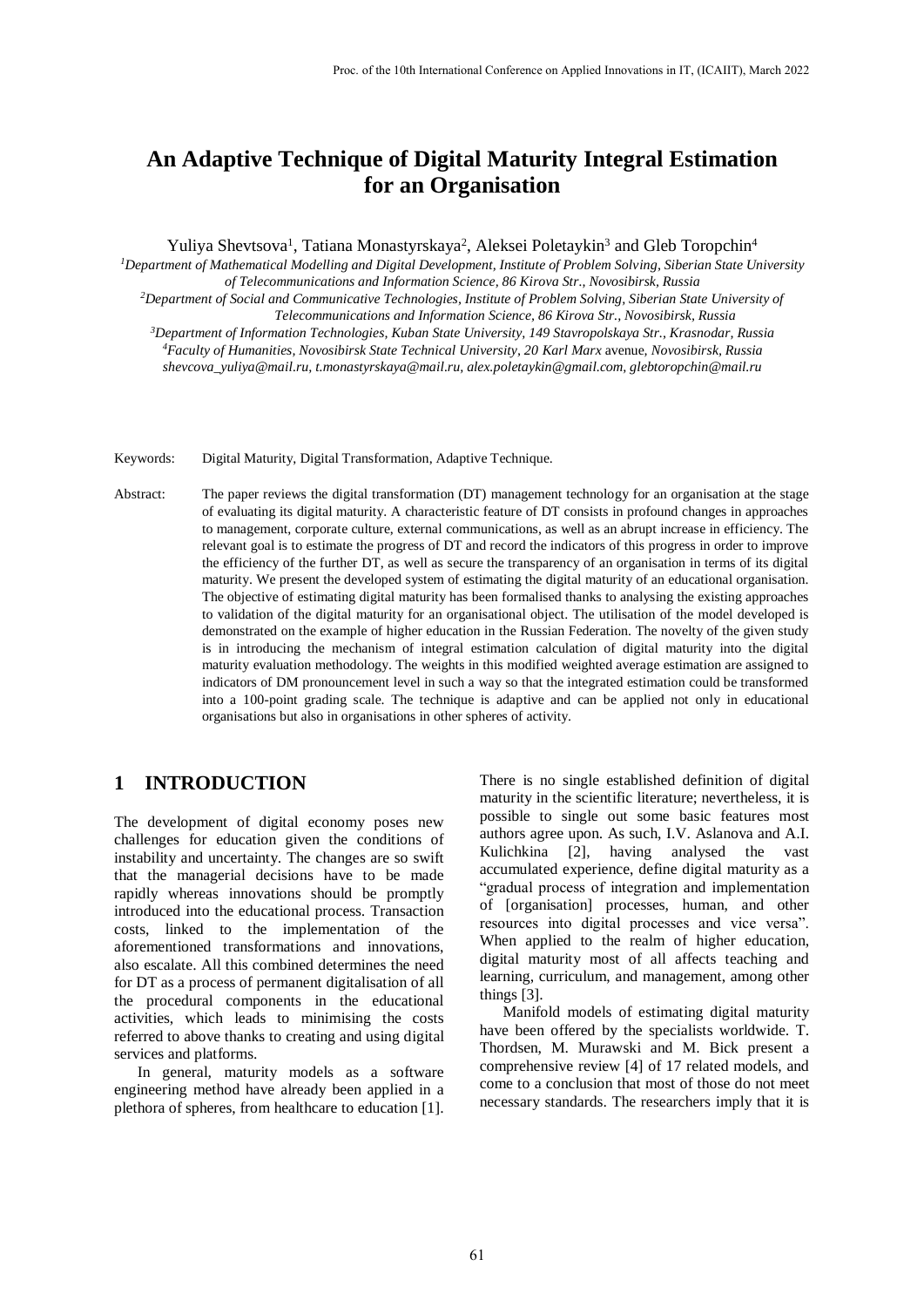vital to define the semantics within digital maturity as a notion, also stating explicitly that the transparency of data collection is of great importance from an empirical point of view. M.V. Kupriyanova and co-authors admit that the available information on the existing models of digital maturity may not be very well-developed in terms of terminology, whereas sometimes it is habitual to concentrate on digital readiness or digital dividends instead. As an alternative, their work advances the concept of hierarchy analysis [5]. Croatian experts, V. Đurek, N. Begičević and R.N. Kadoić [6], employ the DSR (design science research) paradigm in their respective model specifically for universities. It incorporates seven layers, including leadership, planning and management, ICT resources and infrastructure, ICT culture and several others. M. Al-Ali and A. Marks, in turn [7], build their model on multiple instruments, including survey, interviews and direct observation. They pay special attention to the discrepancy between the DM requirements and practicalities of their implementation.With regard to case studies applying some of the models, R. Doneva, S. Gaftandzhieva, and G. Totkov [8] use their UniDigMaturity model for assessing the situation in Bulgarian higher educational institutions. They claim that even though their model makes allowance for national context, it can be easily adapted to any country and the desired level of educational system. K. Hummel and B. Schenk [9] provide their experience pertaining to a university of applied sciences, namely UAS in Baden-Württemberg. It was found that on a scale of 0 to 4, the UAS displayed an indicator of digital transformation at just 1.4 (the study had nine dimensions on the whole). H. Keshavarz and Ya. Norouzi [10] concentrate on digital maturity of university libraries, and they present their MMDIM (Maturity Model for Digital Information Management), including 5 levels, 10 dimensions, 20 components. In their study, the authors conclude that most of the organisations – in this case, libraries – are at Level 3 of DM.

The analysis of approaches to estimating digital maturity (DM) made it possible to single out two most interesting techniques allowing one to determine the DM of an organisation.

The first method is suggested by the Institute of Digital Development of Science and Education, FSAEI HE "MIPT", and is described in [11]. The project of a digital passport for a HEB (higher educational body) under development includes 42 scalar indicators, distributed across five layers: Users and services; Information systems; Data control; Infrastructure; HR. All the indicators are formalised, characterising a basic – technical and engineering – level of digitalisation and basically rely on the requirements of governing and regulatory authorities. Along with that, the utilisation of the technique under discussion necessitates a wellorganised system of data collection for calculations. This, in turn, requires a developed integrated information system of university management, which is not frequently found, for instance, in Russia, as it demands significant investments.

The second technique has been developed by the Consulting Analyst Company "Center for Advanced Governance" and has been tested in M.K. Ammosov North-Eastern Federal University [12]. This technique includes 20 indicators, distributed across seven layers: Infrastructure and instruments; Organisational culture; HR; Processes; Products; Models; and Data. Considering the methodological particularities of the calculations, the indicators have a pronounced cognitive directionality and express as a whole the digital potential (ability) and the desire to implement it (readiness) by the entities of the educational sphere at the present level of digital technology potential in the organisation. An advantage of the method is the simplicity of data collection for further calculation through surveying key specialists and processing the statistical data.

The conducted analysis of the existing models of estimating digital maturity in the educational organisations and companies in other spheres, as well as digital transformation of economy, allowed the authors to form their approach to estimating the level of digital maturity in an organisation.

## **2 METHODOLOGY AND TECHNIQUES**

The suggested model is based upon the methods formed by the Consulting Analyst Company "Center for Advanced Governance" [12]. In their respective work, the authors hammered out original indicators of a certain level of digital maturity in an educational organisation for every layer of digital level indicators, reflecting the special features of educational, administrative and R&D processes in terms of a HEB [13].

"Level 0 – Beginner" of a digital maturity indicator reflects the beginner level of DM. The characteristics of this level of digital maturity in a HEB are: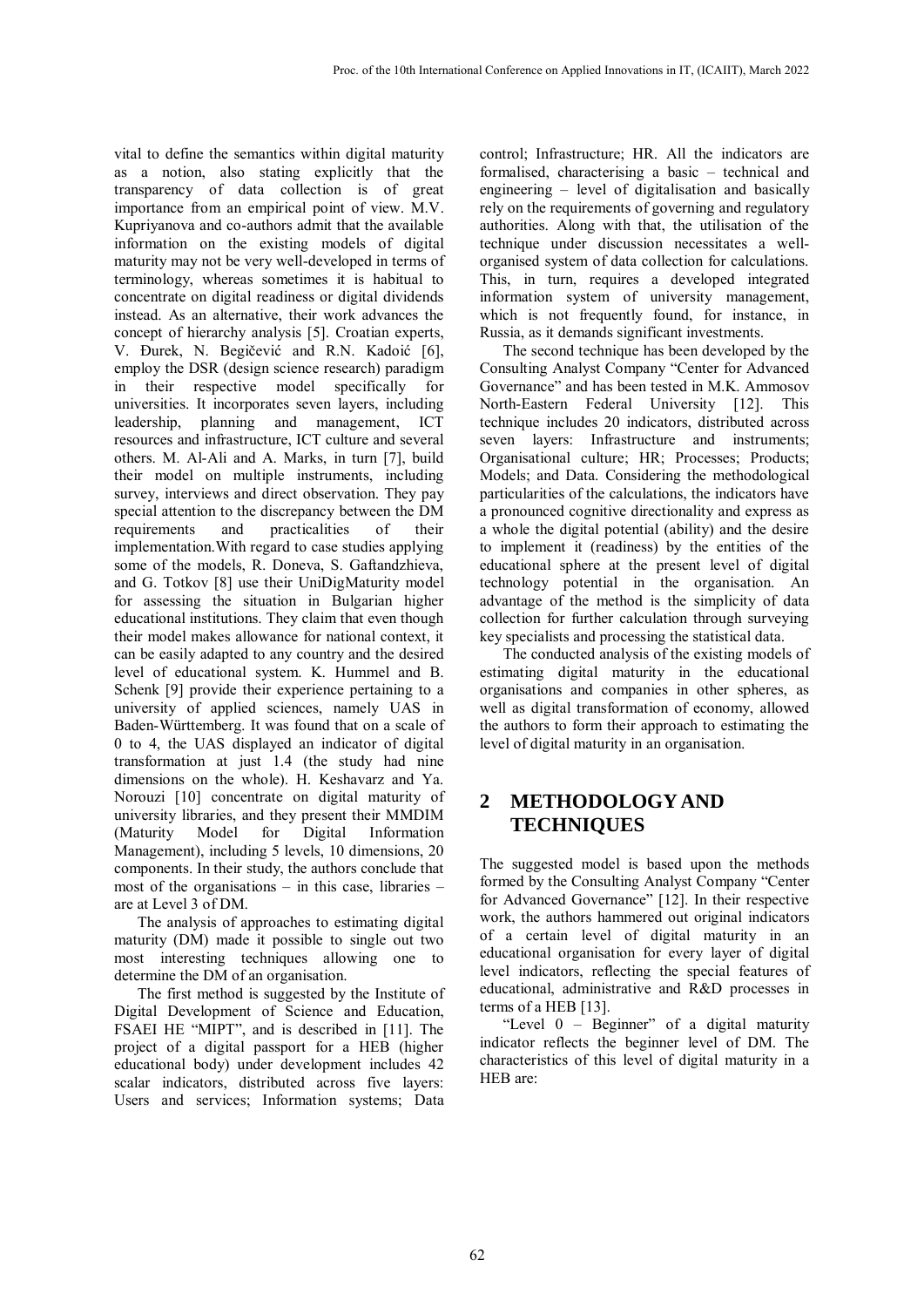- **n** ineffective automation of basic business processes in a HEB;
- underdeveloped digital infrastructure;
- data handling is only limited to meeting the requirements as per regulatory legal acts;
- a low level of digital competencies among the students, academic staff, and administrative personnel.

A zero level of digital maturity in a HEB limits the potential of its development due to ineffective automation of basic business processes in a HEB and underdeveloped digital infrastructure that does not make it possible to implement the digital transformation projects. This results in a HEB's falling behind compared to other educational organisations with a higher level of DM, which, thanks to digital technologies, improve their efficiency. That means they also gain traction in terms of their attractiveness for parties in interest (companies, state, and students).

"Level 1 – Basic" determines the level of automating the processes, i.e. the implementation of IT solutions reproducing the existing processes. The characteristics of this level of digital maturity in a HEB are:

- non-systemic (discrete) optimisation of business processes in a HEB;
- a low level of digital infrastructure development;
- a low level of work culture in data handling;
- lack of systemic actions aimed at developing digital competencies in students, academic staff, and administrative personnel.

HEBs at "Level 1" of digital maturity are only entering the process of digital transformation and have not yet reached the primary effects of implementing their digital transformation strategies, which become more pronounced at the later stages of digital maturity, such as a better quality of rendering services, or decreasing labour costs etc.

"Level 2 – Advanced" corresponds to the stage of the process digitalisation in an organisation where the existing processes are ameliorated thanks to implementing IT solutions, their re-engineering and optimisation, whereas decisions are made based on data analysis. The characteristics of this level of digital maturity in a HEB are:

- preliminary optimisation of basic business processes thanks to orderly inoculation of services into the HEB's activities;
- modernisation of the existing infrastructure;
- introduction of data-driven management;

 digital capacity building in students, academic staff, and administrative personnel.

A HEB at "Level 2" of digital maturity can be recommended to use best practices aimed at digital maturity, develop the existing infrastructure for subsequent expansion of their basic business processes, take action with a view to further build digital capacity among students, academic staff, and administrative personnel, continue their transition to data-driven management.

Finally, "Level 3 – Perfect" models the state of actual digital transformation, where the activities of an organisation are permeated by novel processes, products and models with conceptually new properties. The characteristics of this level of digital maturity in a HEB are:

- a high level of basic business processes optimisation thanks to introducing services in most of the business processes in the HEB activities;
- well-developed digital infrastructure;
- a high level of work culture in data handling;
- a high level of digital competencies in students, academic staff, and administrative personnel.

HEBs that reached a top level of digital maturity are capable of providing effective management, improving the quality of educational and scientific activities thanks to creating a unified digital environment provided with services, implementing new forms of organising basic processes, based on data management. HEBs that reached the given level, are recommended to develop novel models of managing their basic business processes taking into account the capabilities acquired in the process of digital transformation, bring the existing services to the level of an ecosystem, implement consultancy and methodological support for other players in the area [13].

Besides, we upgraded the model of DM estimation developed by "Center for Advanced Governance" with two more original indicator layers: "Global digital environment" and "Personality factor".

The "Global digital environment" indicator layer reflects the degree of digital unity between HEB activities and its external relations, as well as the degree of HEB's belonging to the global digital educational and research environment. The introduction of such a layer is predetermined, among other factors, by the fact that it is "creation, development and exploitation of IT infrastructure and information systems in the sphere of science and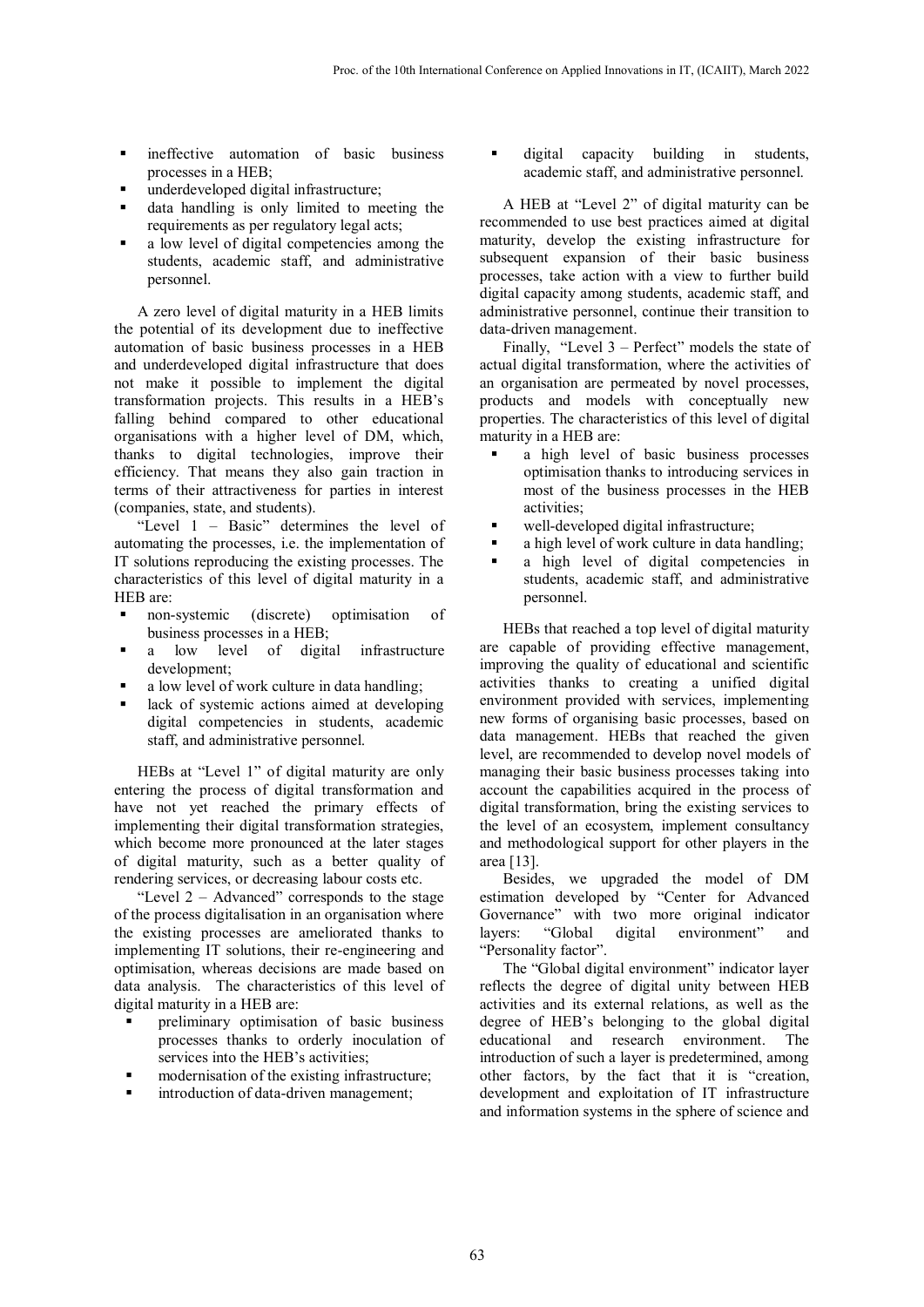higher education in Russian Federation" that is one of the priority directions of digital transformation of science and higher education suggested by Russian Ministry of Science and Higher Education [14].

The "Personality factor" indicator layer in turn reflects the degree of intolerance to digital immaturity of certain processes and activities, degree of impact of digitalisation processes in a HEB on employees' personal development, degree of democratism in HEB's digitalisation processes, as well as the degree of adequate understanding of ethical and social aspects of digitalisation in education and science by HEB employees.

As such, the suggested technique of estimating the level of DM in an educational organisation is structured as the following model (Table 1).

This leaves open the question of how to calculate the integrated level of digital maturity in an organisation. As such, in the model developed by the

"Center for Advanced Governance" (upon which our technique is based), defining an overall level of digital maturity is not envisioned at all, whereas visual representation of the estimates obtained is only implemented in the form of a radar chart [12].

We suggest determining an integrated indicator of organisations' digital maturity (*DM*) using the following (1):

$$
DM = \sum_{i=1}^{n} \sum_{j=1}^{m} k'_{ij} x_{ij}, l = \overline{0,3},
$$
 (1)

where  $x_{ii}$  is a variable of the *j*th reply of a respondent to the *i*th question in the questionnaire:  $x_{ii} = 1$ , if a respondent attributed their *j*th answer to the *i*th question,  $x_{ij}=0$  if vice versa;  $k^l_{ij}$  is the weight of the *j*th answer to the *i*th question; *l* is the index of digital maturity level in an organisation.

| Layer of DM indicators                                         | DM indicators                                            |
|----------------------------------------------------------------|----------------------------------------------------------|
| Organisational culture: Support of constant advancement        | Developed digital tools for task management              |
| and innovation processes facilitating effective change control | Effectors' pro-activeness when managing tasks            |
|                                                                | Inter-operational control and assessment of results      |
| Competencies: Personnel possessing competencies necessary      | Development level of digital competencies among the      |
| for successful work in the digital economy environment         | staff                                                    |
|                                                                | Proficiency in using digital and analytical tools        |
|                                                                | Maturity of the approach to developing<br>digital        |
|                                                                | competencies                                             |
| Processes: Process-based management practices: methods of      | Process management maturity                              |
| optimising processes, lean management, design thinking;        | Opportunities to optimise processes                      |
| monitoring processes and constant updates                      | Degree of process automation                             |
| Products: Analysis of existing digital projects, their         | Participation in the creation of digital projects        |
| requirements and related activities                            | Managing digital products requirements                   |
|                                                                | Applying digital technologies in product creation        |
| Models: Using various types of analytical models, updating     | Degree of proficiency in analytical approaches           |
| them constantly, ensuring their validity and applying the      | Degree of learning trajectories digitalisation           |
| results in the processes                                       |                                                          |
| Data: Access to data for real-time decision-making taking      | Degree of data classification                            |
| into account their integrity, quality and safety for work      | Data processing performance level                        |
|                                                                | Data quality                                             |
| Infrastructure and instruments: Access to modern digital       | Workplace engineering                                    |
| infrastructure and maintaining workability on all types of     | Existence of developed digital services for the          |
| devices                                                        | personnel                                                |
|                                                                | Safety and security arrangements                         |
| Global digital environment: Access to modern global digital    | Degree of digital unity                                  |
| educational and research environment                           | Clarity of understanding one's belonging to the global   |
|                                                                | digital environment                                      |
| Personality factor: Employees' ability to embrace positive     | Degree of intolerance to digital immaturity of processes |
| and constructive digital transformation                        | Degree of democratism in digitalisation processes        |
|                                                                | Degree of impact of digitalisation processes on          |
|                                                                | personal development                                     |
|                                                                | Degree of adequate understanding of ethical and social   |
|                                                                | aspects of digitalisation in education and science       |
|                                                                |                                                          |

Table 1: Structural model of estimating the digital maturity of an organisation.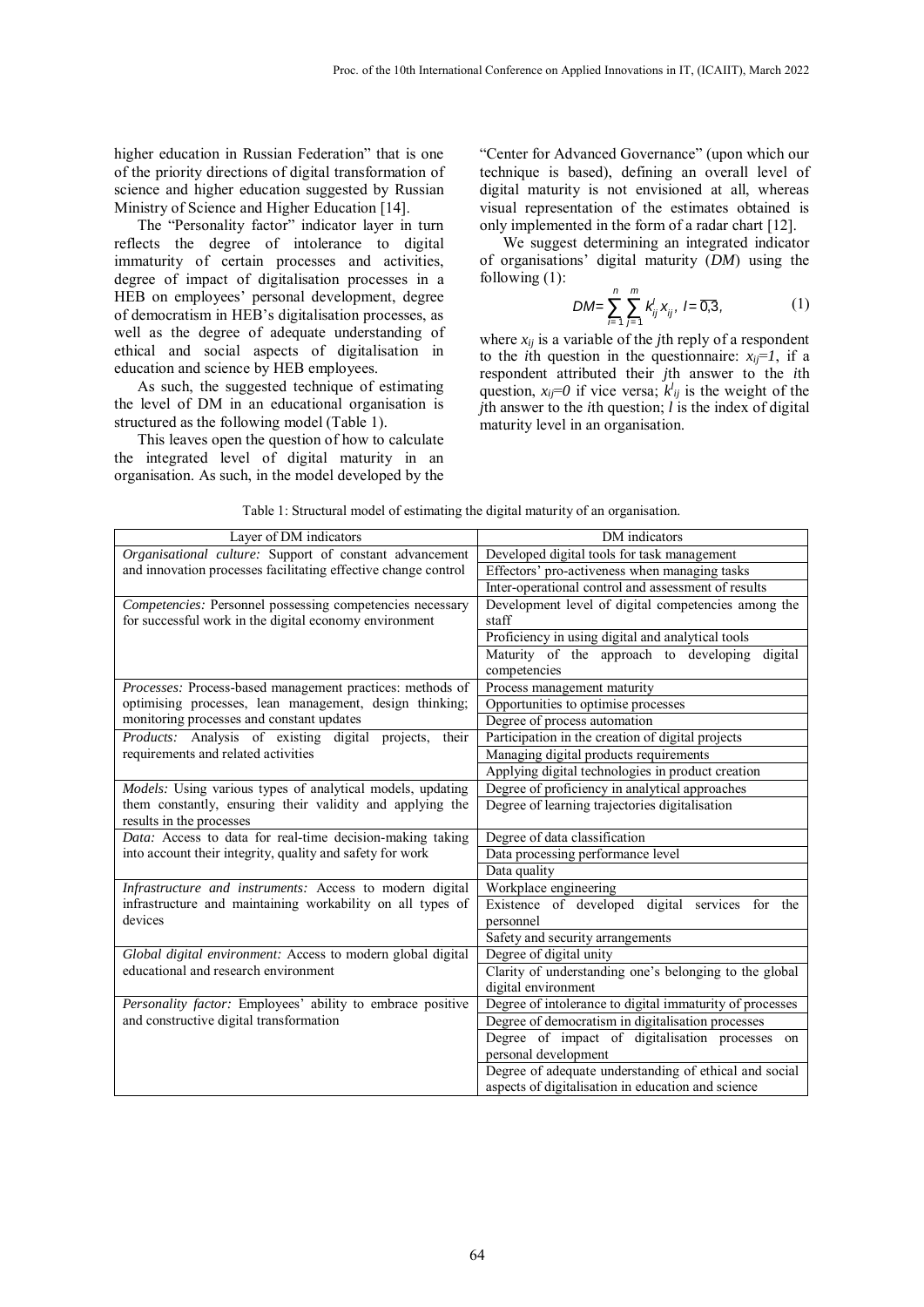The (*kl*) weights are expertly set to correspond the answers and serve as normalising factors, bringing the integral results to certain values of a DM level (2):

$$
k' = \frac{\mathsf{DM}_1}{n}, l = \overline{0,3}.
$$
 (2)

As such, we deem it natural to use the following model parameters:  $DM_0=0$  points is "Level  $0$  – Beginner";  $DM_1 = 33.3$  points is "Level  $1 - Basic$ ";  $DM<sub>2</sub>=66.7$  points is "Level 2 – Advanced"; and  $DM<sub>3</sub>=100$  points is "Level 3 – Perfect".

### **3 RESULTS**

The developed technique of estimating the DM was approbated at the Faculty of Computer Technology and Applied Mathematics, Kuban State University (KubSU). A total of 25 faculty members took part in the survey. Among those surveyed are primarily members of Department of Data Analysis and Artificial Intelligence, Associate Professors aged from 41 to 50, having worked at the university for less than 10 years. Figure 1 presents the level of digital maturity at the KubSU Faculty of Computer Technology and Applied Mathematics.

The results obtained allow us to make a conclusion that the DM estimations at most of the layers (8 out of 9), as well as the integrated DM at the faculty on the whole, fit the interval of a basic maturity level, i.e. slightly above average (55 points). The interpretation is as follows:

1) The digital support of advancement and innovation processes is hardly implemented at the faculty (42 points). The penetration rate of digital tools (34 points) and follow-up action regarding the goals set (32 points) is barely at the described beginner level.

2) The academic staff skills mostly correspond with the basic level of digital competencies, according to the Plan [14]. HR tools outreach to the staff (61 points) and data tools proficiency (58 points), are still not sufficient, though.

3) The adoption of process-based practices is quite well implemented (58 points). The degree of workers' understanding of the corresponding processes (including their content) is sufficient (68 points). However, the level of process optimisation and automation (45 points) leaves a lot to be desired.

4) The analysis of digital products and involved activities existing at the faculty demonstrates an average level of DM (48 points). Of concern is an insufficient penetration rate of digital products development tools (40 points).

5) The application of analytical tools and mathematical models in the activity processes, given the specificity of the faculty, is in general almost sufficient (58 points), which is mainly reflected upon the sufficient degree of their understanding by the academic staff. However, their application for organising educational activity is clearly underdeveloped (52 points for analysing data in one's principal field and 45 points for models of forming students' individual educational trajectories).

6) Data handling is also at an average level of development. Data completeness (56 points) and quality (61 points) for decision-making also suffer from a certain insufficiency. Similar to the "Processes" layer, the level of optimisation and automation in data processing (36 points) leaves a lot to be desired.

7) The access to modern digital infrastructure is also at an average level (49 points) and requires additional development in terms of creating extra automated jobs and digital services for the academic staff. The factor of cybersecurity appears essentially underdeveloped (36 points).

8) The maturity of global digital environment at the faculty is clearly insufficient (47 points), especially at the actual external communications level (36 points), which should be developed preferentially.

9) Up to the mark is the "Personality factor" layer (70 points), which is declarative of the sufficient HR quality at the faculty and encourages optimism regarding further digital development of the organisation. Of concern is the underdevelopment of the teamwork at the university level in terms of the expediency of its digital transformation (60 points).

The obtained digital maturity level estimations of layers and their separate indicators make it possible to single out priority directions of digital transformation in an organisation, which is especially important bearing in mind permanent limitations on various kinds of resources (including financial, human, material resources etc.) As such, for example, in the department under consideration (KubSU Faculty of Computer Technology and Applied Mathematics) the "Organisational culture" layer has the lowest level of digital maturity. The head of the Faculty mainly allocates tasks and controls their execution through primitive instruments at the minimum level of digitalisation (in this case these are emails, messengers or phone calls).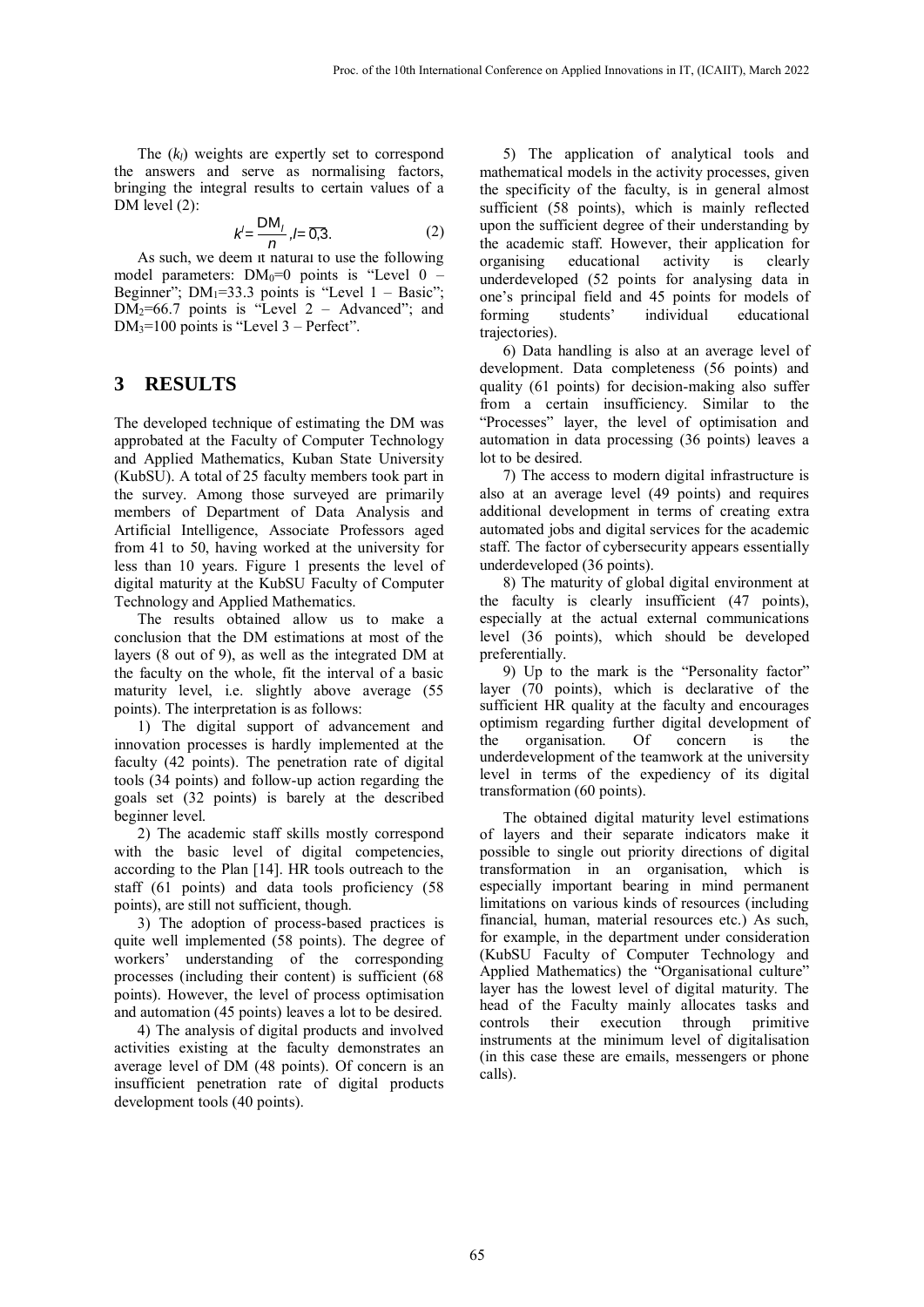

Figure 1: Digital maturity profile for the Faculty of Computer Technology and Applied Mathematics, KubSU, in accordance with the developed technique.

Consequently, the development of digital instruments and technologies of organisational interaction is seen as a priority direction of digital development at the KubSU Faculty of Computer Technology and Applied Mathematics when administering tasks of primary activities.

Therefore, estimating digital maturity in an organisation is, in fact, its internal check-up, which allows one to estimate its growth potential, single out priority development directions and elaborate an individual strategy for its digital transformation.

All in all, one can notice the existence of a definite basis for digital development at the faculty, a certain inefficiency of which should be compensated for thanks to constructive workload of highly-qualified human resources with sufficient supply of material resources.

#### **4 CONCLUSION**

The novelty of the given study is in introducing the mechanism of integral estimation calculation of digital maturity into the digital maturity evaluation methodology. This will allow one to draw a correct comparison between organisations or their separate departments, having different indicators in terms of scope of their activity. Apart from that, a change in an overall DM level of an organisational object in its dynamics can be regarded as an efficiency indicator in terms of digital transformation it is undergoing,

which is a relevant applied research task of project management.

An application of the given description of calculating intergated result not just allows one to obtain a folding of estimations for individual indicators. In the description we suggest an integral indicator represents a modified weighted mean estimation of DM, where weights are assigned to replies but not questions, as it has been traditionally done in case of various techniques, including the mentioned method that we use as a basis for our work [12].

The suggested approach to estimating the digital maturity level of an organisation was endorsed at Faculty of Computer Technology and Applied Mathematics, Kuban State University. In general, its results demonstrate the presence of a certain basis for digital development of the faculty. The insufficiency of this basis should be compensated thanks to increasing constructive workload of highquality HR coupled with adequate material support.

Even though we sought to estimate maturity of an educational organisation when developing our technique, the latter is adaptive and can be applied in organisations concerned with other areas of activities.

#### **REFERENCES**

[1] E. Tocto-Cano, S. Paz Collado, J.L. López-Gonzales, and J. E. Turpo-Chaparro, "A systematic review of the application of maturity models in universities,"